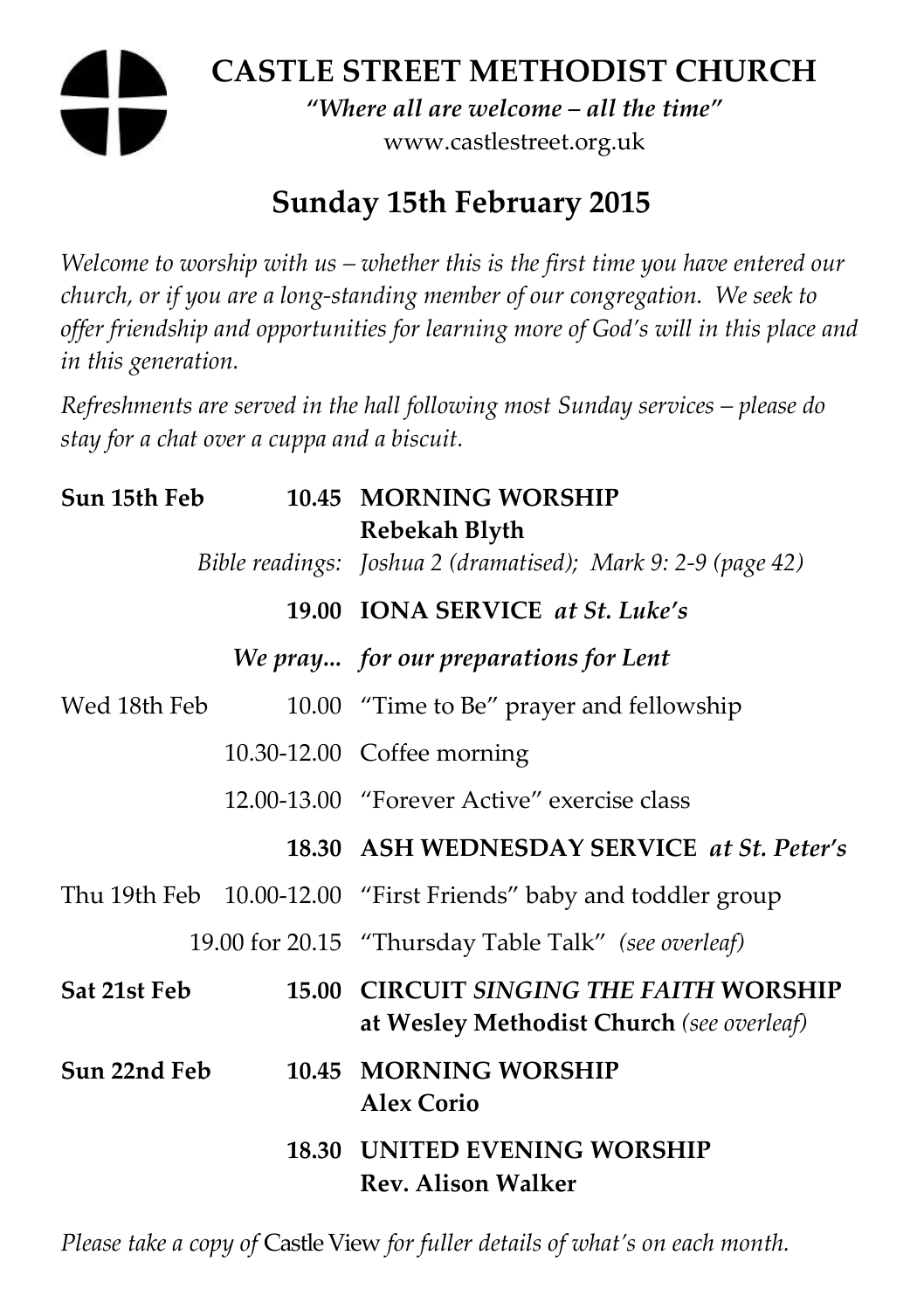#### **"Thursday Table Talk"**

The excellent Lent Course "Parables and Possessions" continues at Thursday Table Talk this week, led by Martin and Ruth. This week's topic is entitled "Betrayal". Being close to Shrove Tuesday, the food will include pancakes (even though Lent has actually begun). Remember you don't have to be young to join us! You don't even have to come for dinner (although it is always tasty)!

Dinner is served from 7pm to 8pm, followed by coffee (and the non-diners arriving); the "Talk" part begins at 8.15pm with some suitable worship, and it all finishes by 9.30pm.

+\*\*\*\*\*\*\*

#### **"A Faith to Live By" – this evening at 6.30pm**

This month's "A Faith to Live By Service" at Haslingfield Methodist Church is entitled "Learning to Lead", and will include a talk and discussion led by primary school head teacher Caroline Peet.

Having been a head teacher for seventeen years at Queen Edith Primary School in Cambridge city and now the executive head teacher at the Queen's Federation, every day brings new challenges. The demands of leadership in the ever-changing world of education are not for the faint hearted. They are targeted by politicians who use education as a political football, the press on occasions consider they are responsible for the world's ills, and parents often can see only the needs of their own child. Caroline has endeavoured to bring a Bible-centred approach to leadership, and, using a passage from Ephesians, will draw out the foundations she aspires to at school, looking at the topics of accountability, time and trust. Please come and join in the discussion.

#### +\*+\*\*\*\*\*

#### *Singing the Faith* **Day – Saturday 21st February at Wesley**

The interest in the *Singing the Faith* Day at Wesley next Saturday has been overwhelming and the event is now fully booked with over one hundred participants. However, there is a Circuit Worship at 3pm which is open to all. This celebration of music and song in our faith will be led be Revd. Alison Walker and Revd. Dr. Peter Graves, with the music led by Robin Walker. If you arrive at 2.45pm, you may be able to get some tea...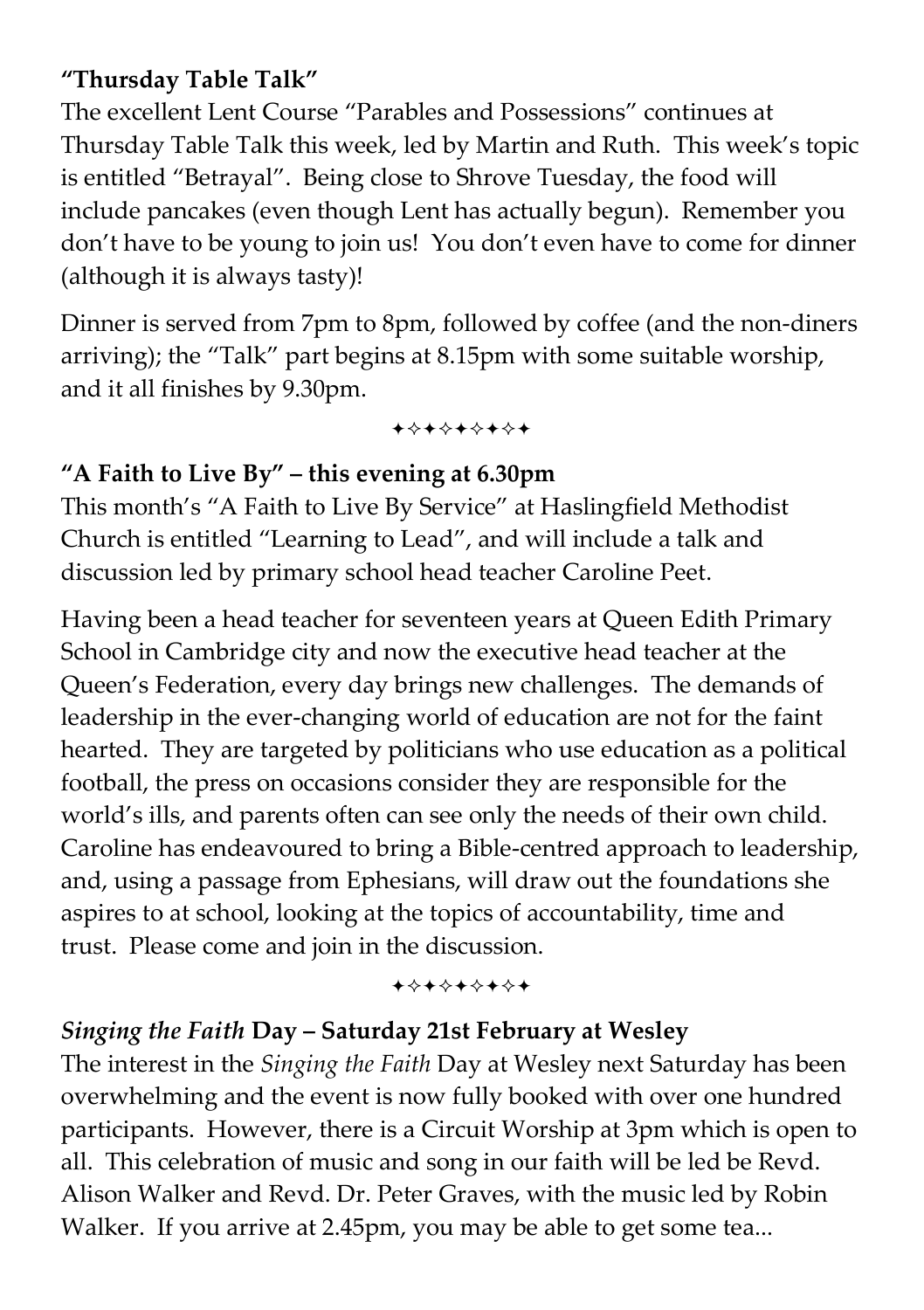### **A Calendar for Lent**

Have a bit of fun in completing a quirky calendar for the forty days of Lent, and help raise some money to support the practical work of Action for Children. Please have a word with Joyce Sharpe to obtain your free copy of the calendar.

Although the Calendar runs from Ash Wednesday (18th February – this coming Wednesday), if you don't have your calendar from the outset then you can still join in the action part way through Lent. Let's count our blessings in Lent; we don't only have to deny ourselves chocolate. There's an opportunity to reflect on some of the good things in our lives, and to support Action for Children at the same time.

+\*+\*\*\*\*+

#### **Cambridge History Festival**

Seven of the illustrated talks that form part of the Cambridge History Festival will be held here at Castle Street. They are:

|                                    | • Thu 26th Feb, 7.30pm: "1914-18: A Century On" (Prof. David Reynolds) |
|------------------------------------|------------------------------------------------------------------------|
| • Fri 27th Feb, 7pm:               | "The Impact of the Railways in Cambridge"                              |
|                                    | (Tony Kirby)                                                           |
| • Sat 28th Feb, $3.30 \text{pm}$ : | "Primitive Methodism in Castle Hill"                                   |
|                                    | (John Boocock)                                                         |
| • Sat 28th Feb, $6.30 \text{pm}$ : | "Cambridge in the Good Old Days"                                       |
|                                    | $(50s$ and $60s)$                                                      |
| • Mon 2nd Mar, 7pm:                | "Oliver Cromwell, Hero or Villain?"                                    |
|                                    | (David Smith)                                                          |
| • Tue 3rd Mar, 7pm:                | "The History of the Cambridge News"                                    |
|                                    | (Chris Elliott)                                                        |
| • Wed 4th Mar, 7pm:                | "A History of Mill Road" (Becky Proctor)                               |

Tickets cost £7.50 (£5 concessions) for each one, except for the 3.30pm talk on Saturday 28th February (by our own John Boocock), which cost just £3. This talk will, clearly, be the highlight of the whole festival! Do come along to this, and to other talks as well.

If you're quick off the mark, John might have a few complementary tickets available, and might be willing to part with one or two...